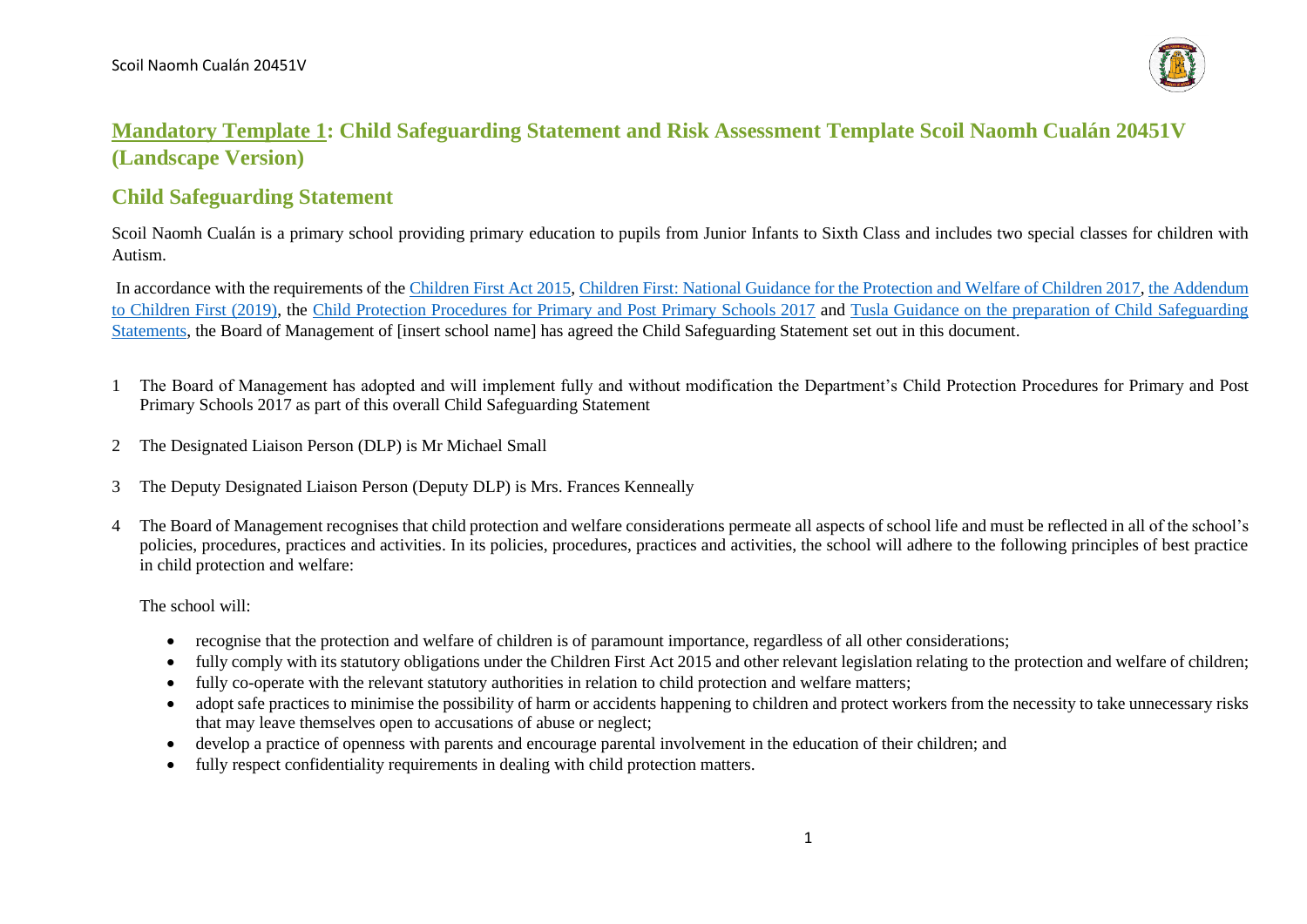

The school will also adhere to the above principles in relation to any adult pupil with a special vulnerability.

- 5 The following procedures/measures are in place:
	- In relation to any member of staff who is the subject of any investigation (howsoever described) in respect of any act, omission or circumstance in respect of a child attending the school, the school adheres to the relevant procedures set out in Chapter 7 of the Child Protection Procedures for Primary and Post-Primary Schools 2017 and to the relevant agreed disciplinary procedures for school staff which are published on the DE website.
	- In relation to the selection or recruitment of staff and their suitability to work with children, the school adheres to the statutory vetting requirements of the [National Vetting Bureau \(Children and Vulnerable Persons\) Acts 2012 to 2016](https://revisedacts.lawreform.ie/eli/2012/act/47/revised/en/pdf) and to the wider duty of care guidance set out in relevant Garda vetting and recruitment circulars published by the Department of Education and available on the DE website.
	- In relation to the provision of information and, where necessary, instruction and training, to staff in respect of the identification of the occurrence of harm (as defined in the 2015 Act) the school-
		- $\triangleright$  Has provided each member of staff with a copy of the school's Child Safeguarding Statement
		- ➢ Ensures all new staff are provided with a copy of the school's Child Safeguarding Statement
		- $\triangleright$  Encourages staff to avail of relevant training
		- ➢ Encourages Board of Management members to avail of relevant training
		- $\triangleright$  The Board of Management maintains records of all staff and Board member training
	- In relation to reporting of child protection concerns to Tusla, all school personnel are required to adhere to the procedures set out in the Child Protection Procedures for Primary and Post-Primary Schools 2017, including in the case of registered teachers, those in relation to mandated reporting under the Children First Act 2015.
	- In this school the Board has appointed the abovenamed DLP as the "relevant person" (as defined in the Children First Act 2015) to be the first point of contact in respect of the school's child safeguarding statement.
	- All registered teachers employed by the school are mandated persons under the Children First Act 2015.
	- In accordance with the Children First Act 2015 and the Addendum to Children First (2019), the Board has carried out an assessment of any potential for harm to a child while attending the school or participating in school activities. A written assessment setting out the areas of risk identified and the school's procedures for managing those risks is included with the Child Safeguarding Statement.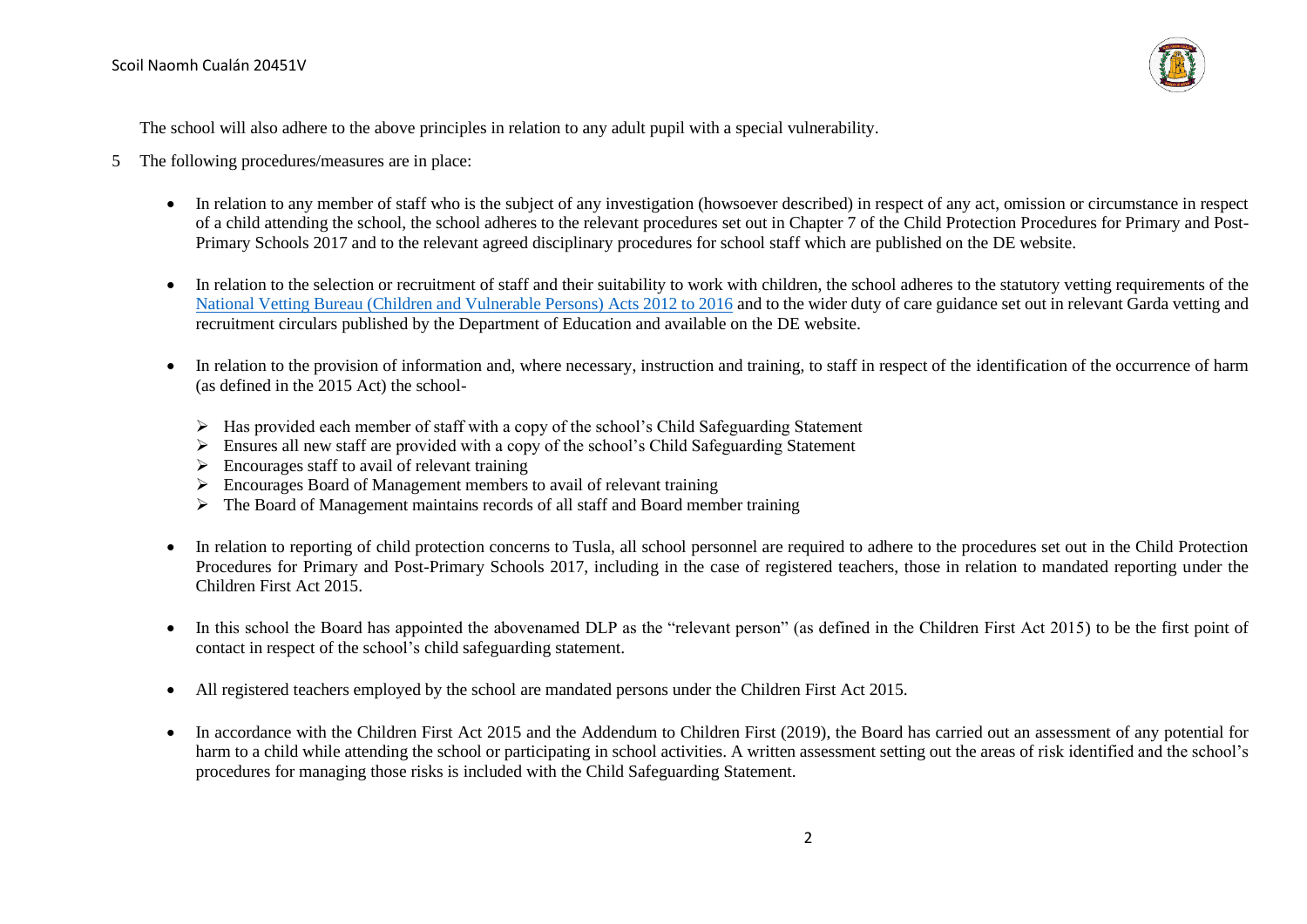

• The various procedures referred to in this Statement can be accessed via the school's website, the DE website or will be made available on request by the school.

**Note:** The above is not intended as an exhaustive list. Individual Boards of Management shall also include in this section such other procedures/measures that are of relevance to the school in question.

- 6 This statement has been published on the school's website and has been provided to all members of school personnel, the Parents' Association (if any) and the patron. It is readily accessible to parents and guardians on request. A copy of this Statement will be made available to Tusla and the Department if requested.
- 7 This Child Safeguarding Statement will be reviewed annually or as soon as practicable after there has been a material change in any matter to which this statement refers.

This Child Safeguarding Statement was adopted by the Board of Management on 25/11/2021 [date].

This Child Safeguarding Statement was reviewed by the Board of Management on 25/11/2021 [most recent review date].

Signed: Timmy Delaney Signed: Michael Small

Chairperson of Board of Management Principal/Secretary to the Board of Management

Date: 25/11/2021 Date: 25/11/2021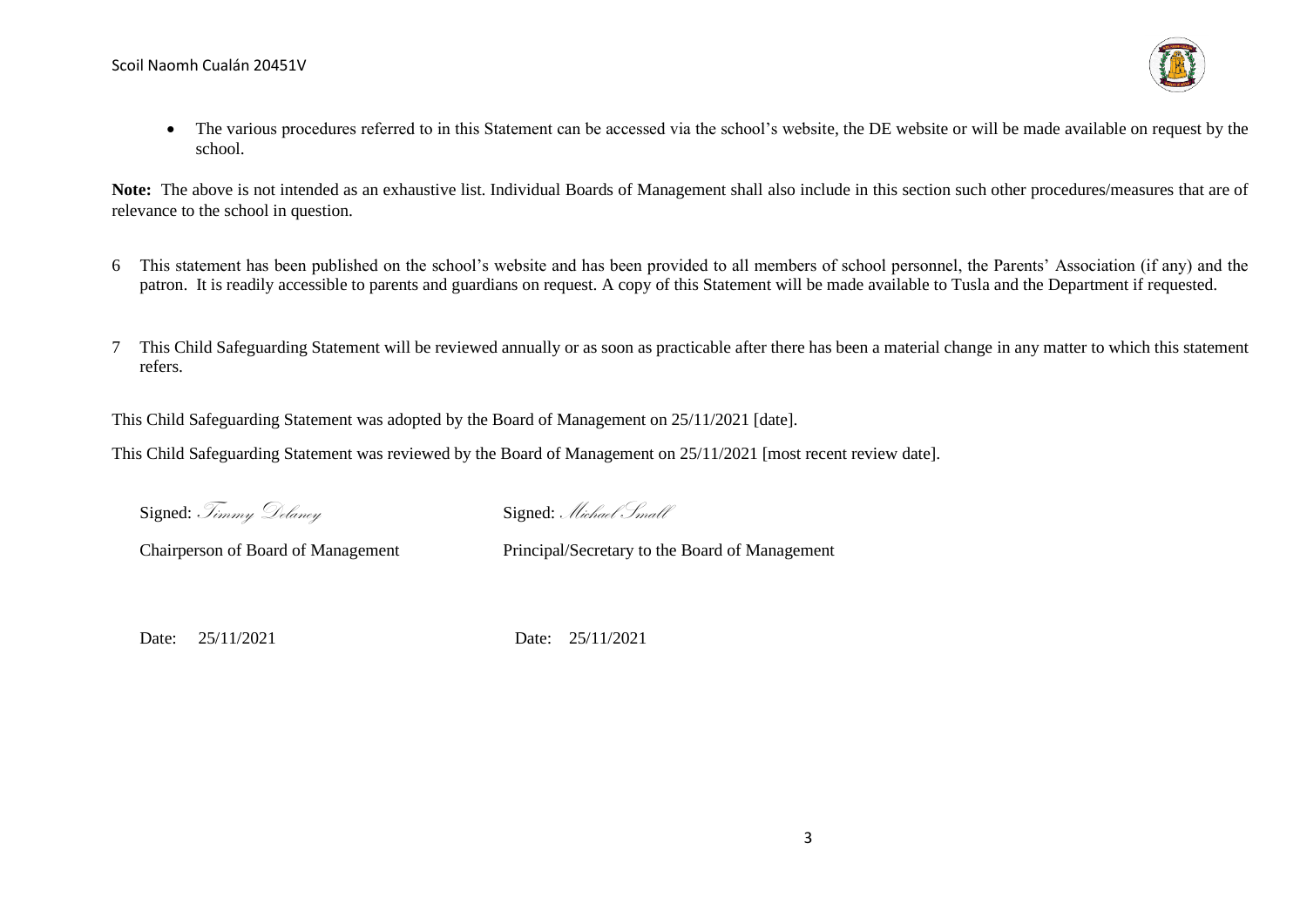

## **Child Safeguarding Risk Assessment**

## **Written Assessment of Risk of Scoil Naomh Cualán**

In accordance with section 11 of the Children First Act 2015 and with the requirement of Chapter 8 of the *Child Protection Procedures for Primary and Post-Primary Schools 2017*, the following is the Written Risk Assessment of Scoil Naomh Cualán.

| 1. List of school activities                                                                                                                                                                                                                                                                                                                                              | 2. The school has identified the following risk<br>of harm in respect of its activities -                                                                                                                                                                                                                                                                                                                                                                                                                                                                                                                                                                                                                                                                                          | 3. The school has the following procedures in<br>place to address the risks of harm identified<br>in this assessment -                                                                                                                                                                                                                                                                                                                                                                                                                                                                                    |
|---------------------------------------------------------------------------------------------------------------------------------------------------------------------------------------------------------------------------------------------------------------------------------------------------------------------------------------------------------------------------|------------------------------------------------------------------------------------------------------------------------------------------------------------------------------------------------------------------------------------------------------------------------------------------------------------------------------------------------------------------------------------------------------------------------------------------------------------------------------------------------------------------------------------------------------------------------------------------------------------------------------------------------------------------------------------------------------------------------------------------------------------------------------------|-----------------------------------------------------------------------------------------------------------------------------------------------------------------------------------------------------------------------------------------------------------------------------------------------------------------------------------------------------------------------------------------------------------------------------------------------------------------------------------------------------------------------------------------------------------------------------------------------------------|
| Daily arrival and dismissal of<br>pupils<br>Recreation breaks for pupils<br>Classroom teaching<br>One-to-one teaching<br>One-to one learning support<br>One-to-one counselling<br>Outdoor teaching activities<br>Online teaching and learning<br>remotely<br><b>Sporting Activities</b><br>School outing<br>Use<br>of<br>toilet/changing/shower<br>in<br>areas<br>schools | Daily arrival and dismissal of pupils<br>(Medium)<br>Recreation breaks for pupils (Medium)<br>Classroom teaching (Low)<br>One-to-one teaching (Low)<br>Online/Distance learning (Low)<br>Risk of harm due to inappropriate use of<br>online remote teaching and learning<br>communication platform such<br>as<br>an<br>uninvited person accessing the lesson link,<br>students being left unsupervised for long<br>periods of time in breakout rooms<br>Outdoor teaching activities (Medium)<br>$\bullet$<br>Sporting Activities- GAA matches,<br>$\bullet$<br>gymnastics, swimming, Track Attack, Run<br>(High)<br>School outings- school tours, trips to<br>library / farms / LIT. (High)<br>Use of toilet areas in schools (Med / High)<br>$\bullet$<br>Annual Sports Day (Low) | All school personnel are provided<br>$\bullet$<br>with a copy of the school's Child<br><b>Safeguarding Statement</b><br>The Child Protection Procedures<br>$\bullet$<br>for Primary and Post-Primary<br>Schools 2017 are made available<br>to all school personnel<br>School Personnel are required to<br>adhere to the Child Protection<br>Procedures for Primary and<br>Post-Primary Schools 2017 and<br>all registered teaching staff are<br>required to adhere to the Children<br><i>First Act 2015</i> and its Addendum<br>(2019)<br>The school implements in full the<br><b>Stay Safe Programme</b> |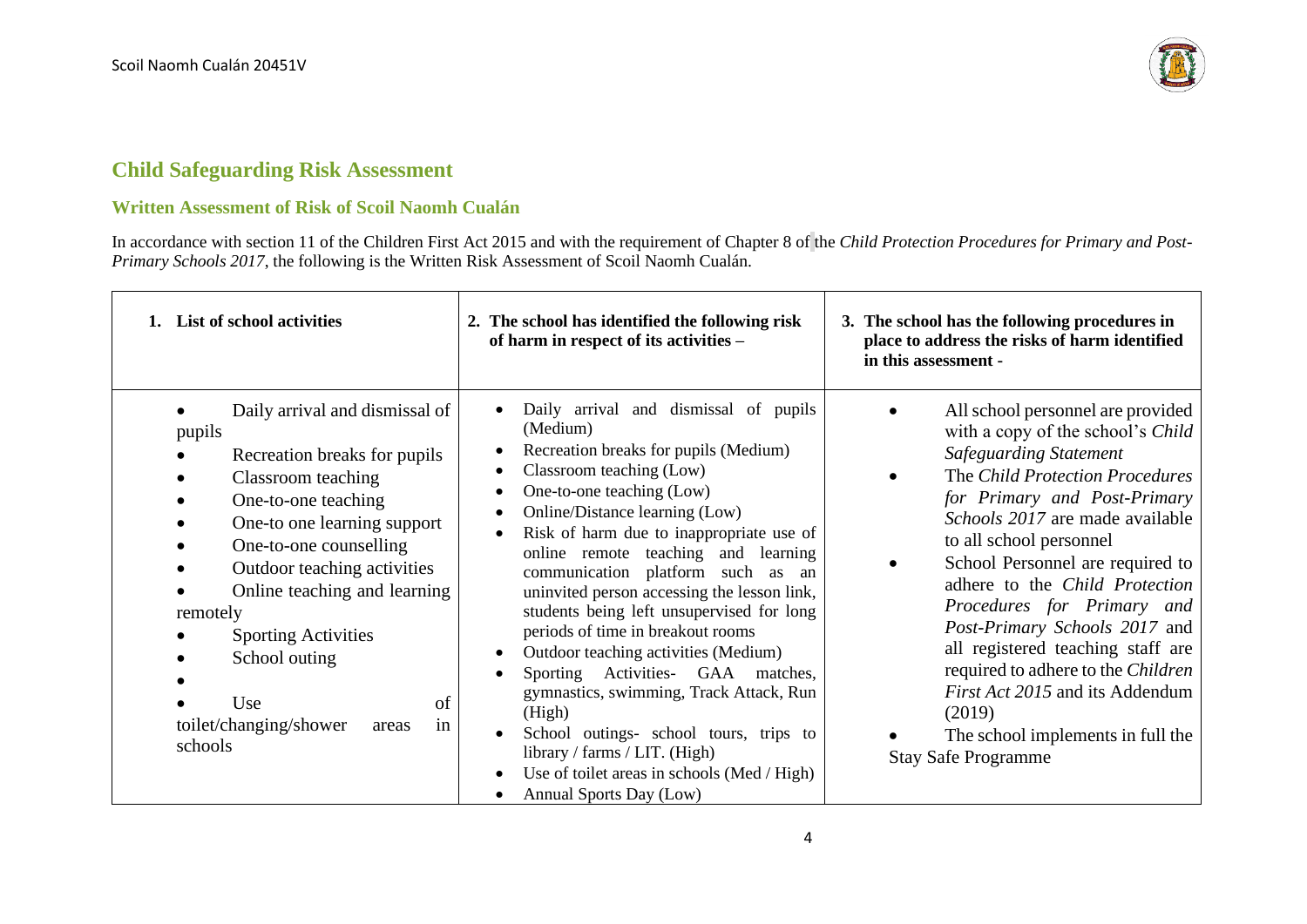

• Annual Sports Day

• Fundraising events involving pupils

• Use of off-site facilities for school activities

School transport arrangements including use of bus escorts

- Care of children with special educational needs, including intimate care where needed,
- Care of any vulnerable adult students, including intimate care where needed
- Management of challenging behaviour amongst pupils, including appropriate use of restraint where required
- Management of provision of food and drink
- Administration of Medicine
- Administration of First Aid

• Curricular provision in respect of SPHE, RSE, Stay Safe

• Prevention and dealing with bullying amongst pupils

- Training of school personnel in child protection matters
- Use of external personnel to supplement curriculum
- Fundraising events involving pupils- Sale of Work (Low)
- Use of off-site facilities for school activities- secondary school, LIT (Medium)
- School transport arrangements including use of bus escorts (Low)
- Care of children with special educational needs, including intimate care where needed

(Low)

- Management of challenging behaviour amongst pupils, including appropriate use of restraint where required for safety reasons (High)
- Administration of Medicine (Low)
- Administration of First Aid (Low)
- Curricular provision in respect of SPHE, RSE, Stay Safe (Low)
- Prevention and dealing with bullying amongst pupils (Medium)
- Use of external personnel to support sports and other extra-curricular activities eg. An Taisce to do Green Flag workshops, gymnastics, authors (Low)
- Recruitment of school personnel including -
- Teachers/SNA's (Low)
- Caretaker/Secretary/Cleaners (Low)
- Sports coaches (Low)
- Guest Speakers (Low)
- Volunteers/Parents in school activities  $($ I  $ow)$

• The school implements in full the SPHE curriculum

• The school implements in full the Wellbeing Programme at Junior Cycle

- The school has an Anti-Bullying Policy which fully adheres to the requirements of the Department's *Anti-Bullying Procedures for Primary and Post-Primary Schools*
- The school undertakes antiracism awareness initiatives
- The school has a yard/playground supervision policy to ensure appropriate supervision of children during, assembly, dismissal and breaks and in respect of specific areas such as toilets, changing rooms etc.
- The school has in place a policy and clear procedures in respect of school outings
- The school has a Health and safety policy
- The school adheres to the requirements of the Garda vetting legislation and relevant DE circulars in relation to recruitment and Garda vetting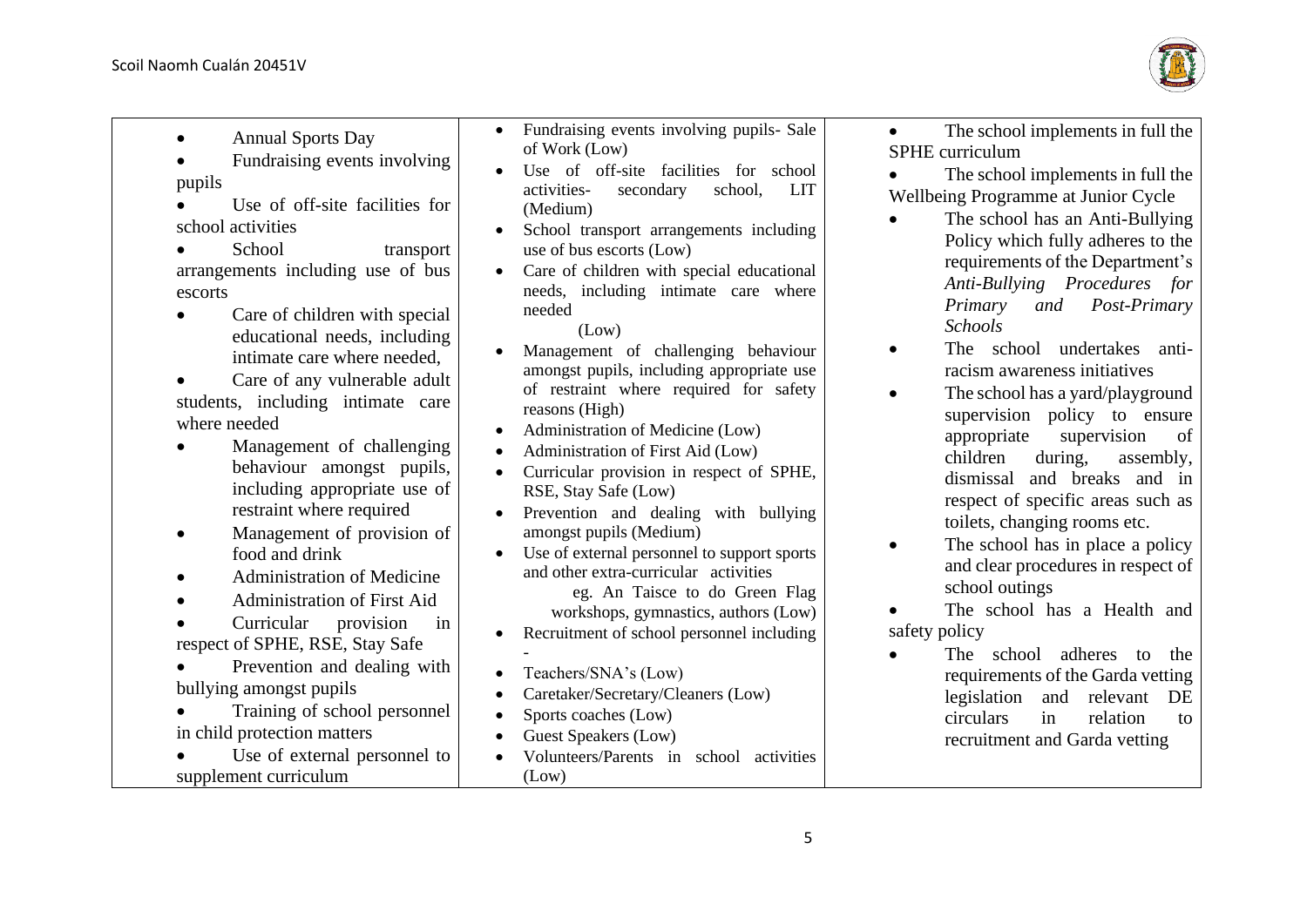

| Use of external personnel to<br>support sports and other extra-<br>curricular activities<br>Care of pupils with specific<br>vulnerabilities/ needs such as<br>Pupils<br>ethnic<br>from<br>$\sim$ 100 $\mu$<br>minorities/migrants<br>Members of the Traveller<br>community<br>Lesbian, gay, bisexual or<br>transgender (LGBT) children<br>Pupils perceived to be LGBT<br>Pupils of minority religious<br>faiths<br>Children in care<br>Children on CPNS<br>Children with medical needs<br>Recruitment<br>of<br>school<br>personnel including -<br>Teachers/SNA's<br>Caretaker/Secretary/Cleaners<br>Sports coaches<br>Tutors/Guest<br>External<br><b>Speakers</b><br>Volunteers/Parents in school<br>activities<br>Visitors/contractors present<br>in school during school hours<br>Visitors/contractors present<br>during after school activities<br>Participation by pupils in<br>religious | Visitors/contractors present in school<br>during school hours (Low)<br>Visitors/contractors present during after<br>school activities (Low)<br>Participation by pupils in religious<br>ceremonies/religious instruction in school<br>and external to the school (Low)<br>Use of Information and Communication<br>Technology by pupils in school (Low)<br>Application of sanctions under the school's<br>Code of Behaviour (Low)<br>Students participating in work experience<br>in the school (Low)<br>Student teachers undertaking training<br>placement in school (Low)<br>Use of video/photography/other media to<br>record school events (Medium)<br>Use of school premises by<br>other<br>organisation during school day e.g., Book<br>Fairs (Low) | The school has a code of conduct<br>for school personnel (teaching<br>and non-teaching staff)<br>The school complies with the<br>disciplinary procedures<br>agreed<br>for<br>teaching staff<br>The school has<br>Special<br>a<br><b>Educational Needs policy</b><br>The school has an intimate care<br>policy/plan in respect of students<br>who require such care<br>The school has in place a policy<br>$\bullet$<br>procedures<br>for<br>and<br>the<br>administration of medication to<br>pupils<br>The school $-$<br>Has<br>provided<br>each<br>$\circ$<br>member of school staff<br>with a copy<br>of<br>the<br>school's<br>Child<br><b>Safeguarding Statement</b><br>Ensures all new staff are<br>$\Omega$<br>provided with a copy of<br>school's<br>Child<br>the<br><b>Safeguarding Statement</b><br>Encourages staff to avail<br>$\circ$<br>of relevant training<br>Encourages<br>board<br>of<br>$\circ$<br>management members to<br>avail of relevant training |
|-----------------------------------------------------------------------------------------------------------------------------------------------------------------------------------------------------------------------------------------------------------------------------------------------------------------------------------------------------------------------------------------------------------------------------------------------------------------------------------------------------------------------------------------------------------------------------------------------------------------------------------------------------------------------------------------------------------------------------------------------------------------------------------------------------------------------------------------------------------------------------------------------|---------------------------------------------------------------------------------------------------------------------------------------------------------------------------------------------------------------------------------------------------------------------------------------------------------------------------------------------------------------------------------------------------------------------------------------------------------------------------------------------------------------------------------------------------------------------------------------------------------------------------------------------------------------------------------------------------------------------------------------------------------|-------------------------------------------------------------------------------------------------------------------------------------------------------------------------------------------------------------------------------------------------------------------------------------------------------------------------------------------------------------------------------------------------------------------------------------------------------------------------------------------------------------------------------------------------------------------------------------------------------------------------------------------------------------------------------------------------------------------------------------------------------------------------------------------------------------------------------------------------------------------------------------------------------------------------------------------------------------------------|
|-----------------------------------------------------------------------------------------------------------------------------------------------------------------------------------------------------------------------------------------------------------------------------------------------------------------------------------------------------------------------------------------------------------------------------------------------------------------------------------------------------------------------------------------------------------------------------------------------------------------------------------------------------------------------------------------------------------------------------------------------------------------------------------------------------------------------------------------------------------------------------------------------|---------------------------------------------------------------------------------------------------------------------------------------------------------------------------------------------------------------------------------------------------------------------------------------------------------------------------------------------------------------------------------------------------------------------------------------------------------------------------------------------------------------------------------------------------------------------------------------------------------------------------------------------------------------------------------------------------------------------------------------------------------|-------------------------------------------------------------------------------------------------------------------------------------------------------------------------------------------------------------------------------------------------------------------------------------------------------------------------------------------------------------------------------------------------------------------------------------------------------------------------------------------------------------------------------------------------------------------------------------------------------------------------------------------------------------------------------------------------------------------------------------------------------------------------------------------------------------------------------------------------------------------------------------------------------------------------------------------------------------------------|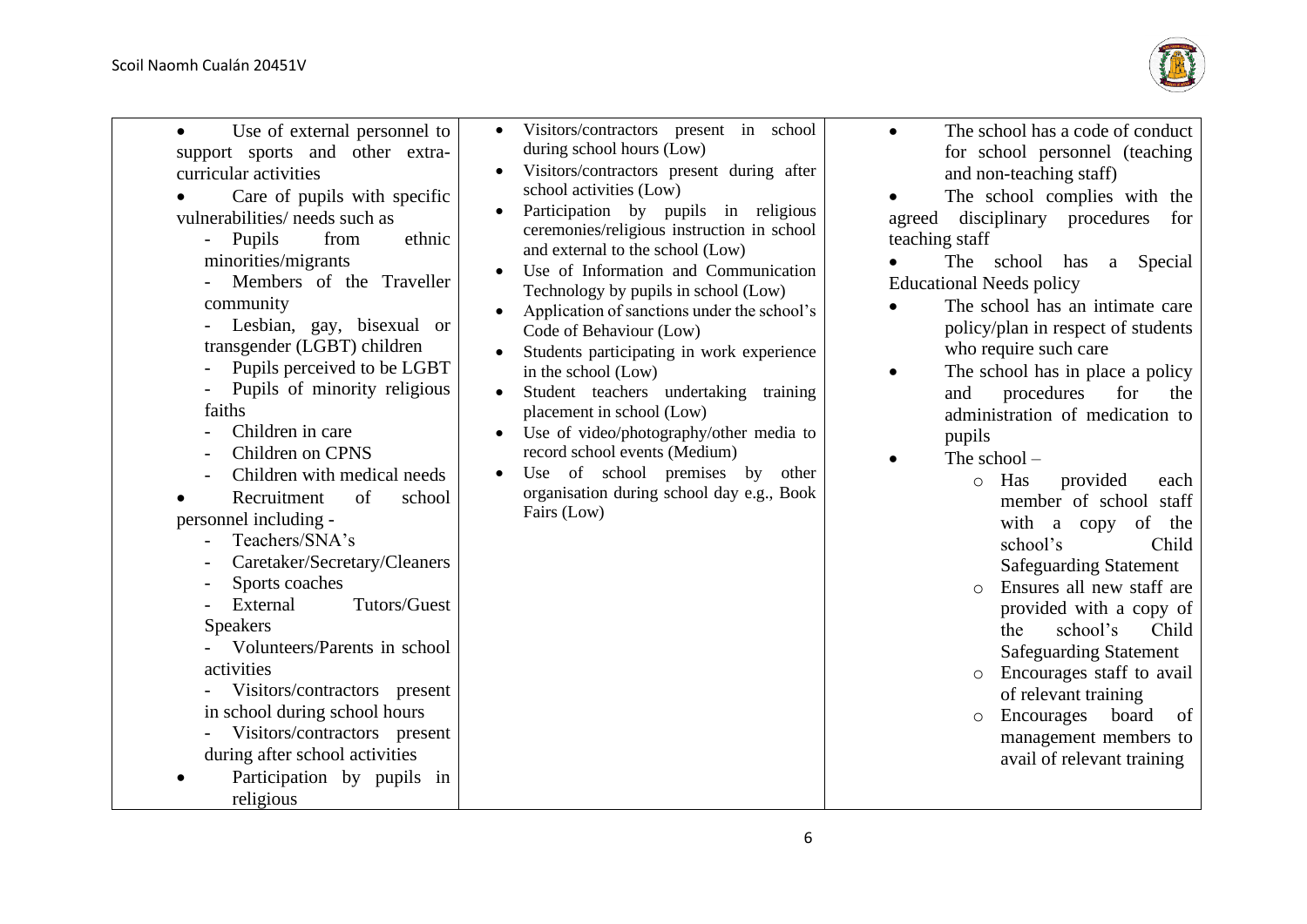ceremonies/religious



| instruction external to the<br>school                            |
|------------------------------------------------------------------|
| Use of Information<br>and                                        |
| Technology<br>Communication<br>by                                |
| pupils in school, including social<br>media                      |
| Application<br>of<br>sanctions                                   |
| under the school's Code of                                       |
| Behaviour<br>including                                           |
| detention<br>pupils,<br>of                                       |
| confiscation of phones etc.                                      |
| participating<br>Students<br>in<br>work experience in the school |
|                                                                  |
|                                                                  |
| Student teachers undertaking                                     |
| training placement in school                                     |
| Use<br>of                                                        |
| video/photography/other media to                                 |
| record school events                                             |
|                                                                  |
| Use of school premises by                                        |
| other organisation during school day                             |
|                                                                  |
|                                                                  |
|                                                                  |
|                                                                  |
|                                                                  |

- o Maintains records of all staff and board member training
- The school has in place a code of behaviour for pupils
- The school has an Acceptable Use Policy in place, to include provision for online teaching and learning remotely, and has communicated this policy to parents
- The school has in place a Critical Incident Management Pla n
- The school has in place a policy and clear procedures for one -to one teaching activities
- The school has in place a policy and procedures in respect of student teacher placements
- The school has in place a policy and procedures in respect of students undertaking work experience in the school

Addendum:<br>All coaches and personnel have been vetted for Scoil Naomh Cualán and are fully supervised by class

or support teachers during sessions.